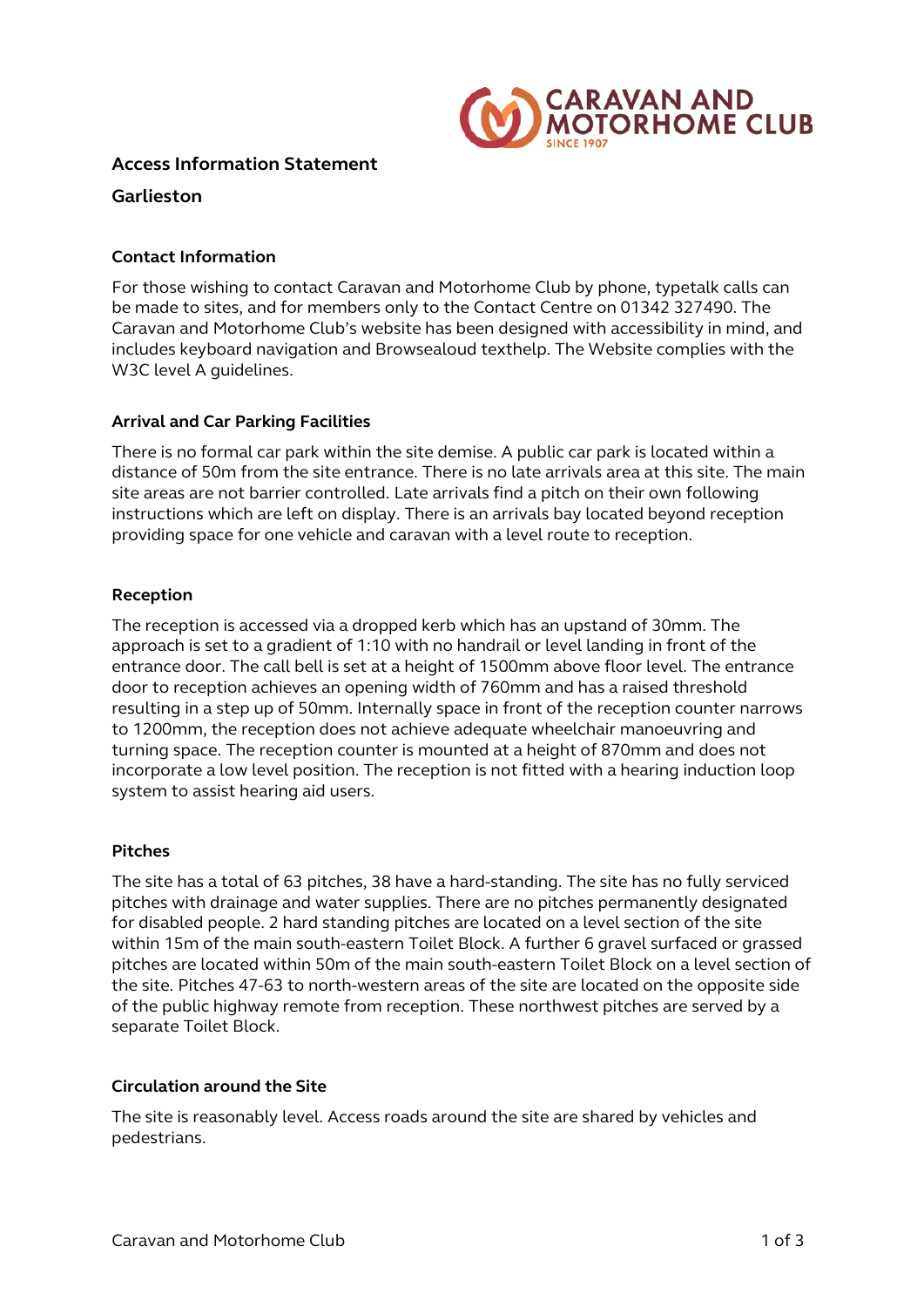# **Toilet Blocks**

The site has 2 toilet blocks. The main south-eastern Toilet block serves the main site areas and does not have a designated car parking area. It has level access paving around the perimeter and a stepped means of access to the Laundry and Information Room. An alternative ramped approach is provided set to a gradient of 1:16, the ramp is 11m in length with a handrail to either side. The north-western Toilet Block serves site areas across the public highway. A parking area providing space for 1 vehicle. Level access perimeter pathways are accessed via dropped kerb with an upstand of 20mm. The southeastern toilet block **accessible WC and shower** door achieves an opening width of 850mm over a level threshold. The door is operated by a RADAR key available from reception. The cubicle size is 2450 x 2400mm. The level access shower is designed for left hand transfer and the WC is designed for right hand transfer. The WC, basin and shower have ergonomic lever style controls and are fitted with grab rails. The grab rails do not achieve adequate contrast against walls surfaces and the basin has a single vertical grab rail only. The cubicle is fitted with an alarm system.

The north-western Toilet Block does not have an **accessible WC and shower cubicle**.

The south-eastern Toilet Block **male and female toilets** are accessed through a weather lobby, the door achieves an opening width of 620mm through a single door leaf over a level threshold. Toilet doors achieve an opening width of 840mm over a level threshold. Ambulant disabled WC and shower cubicles are provided with grab rails. Inward opening doors to cubicles restricts manoeuvring space. The shower has a single vertical grab rail, the WC has a diagonal grab rail and fold down grab rail to the side of the WC position. Grab rails do not achieve adequate colour and contrast.

The north-western Toilet Block **male and female toilets** are accessed via two steps. Doors achieve a 750mm opening width. Ambulant disabled WC and shower cubicles are provided with grab rails. The ambulant disabled shower is level access. Inward opening doors restrict manoeuvring space. Grab rails are lacking in colour and contrast. Grab rails to WC cubicles are fixed diagonally.

### **Other Facilities**

The main south-eastern Toilet block **dishwashing area** is accessed by a set of double doors achieving a width of 1000mm through a single door leaf. The entrance is stepped at the point of entry. This room is very narrow achieving just 1000mm in width and thus does not achieve adequate wheelchair manoeuvring space. Counter mounted sinks are fitted with thumb turn taps and set at a height of 900mm with 750mm knee space.

The north-western Toilet Block **dishwashing area** door achieves a 900mm clear opening width. The width of the dishwashing area is very narrow at 1250mm, the room does not achieve adequate wheelchair manoeuvring space. Counter mounted sinks are set at a height of 900mm with 760mm clear knee space. Sinks are fitted with thumb turn taps.

The south-eastern Toilet Block **laundry** has a stepped and ramped approach as discussed above. The door to the laundry achieves a 770mm clear opening width with a raised threshold of 30mm. The room size is 2700 x 3500mm and achieves adequate wheelchair manoeuvring and turning space. The coin operated washer and dryer are front loading. Counter mounted sinks are set at a height of 920mm with a 760 clear knee space and are fitted with thumb turn taps.

The north-western Toilet Block does not have a **laundry.** 

The site does not have a **baby and toddler room.**